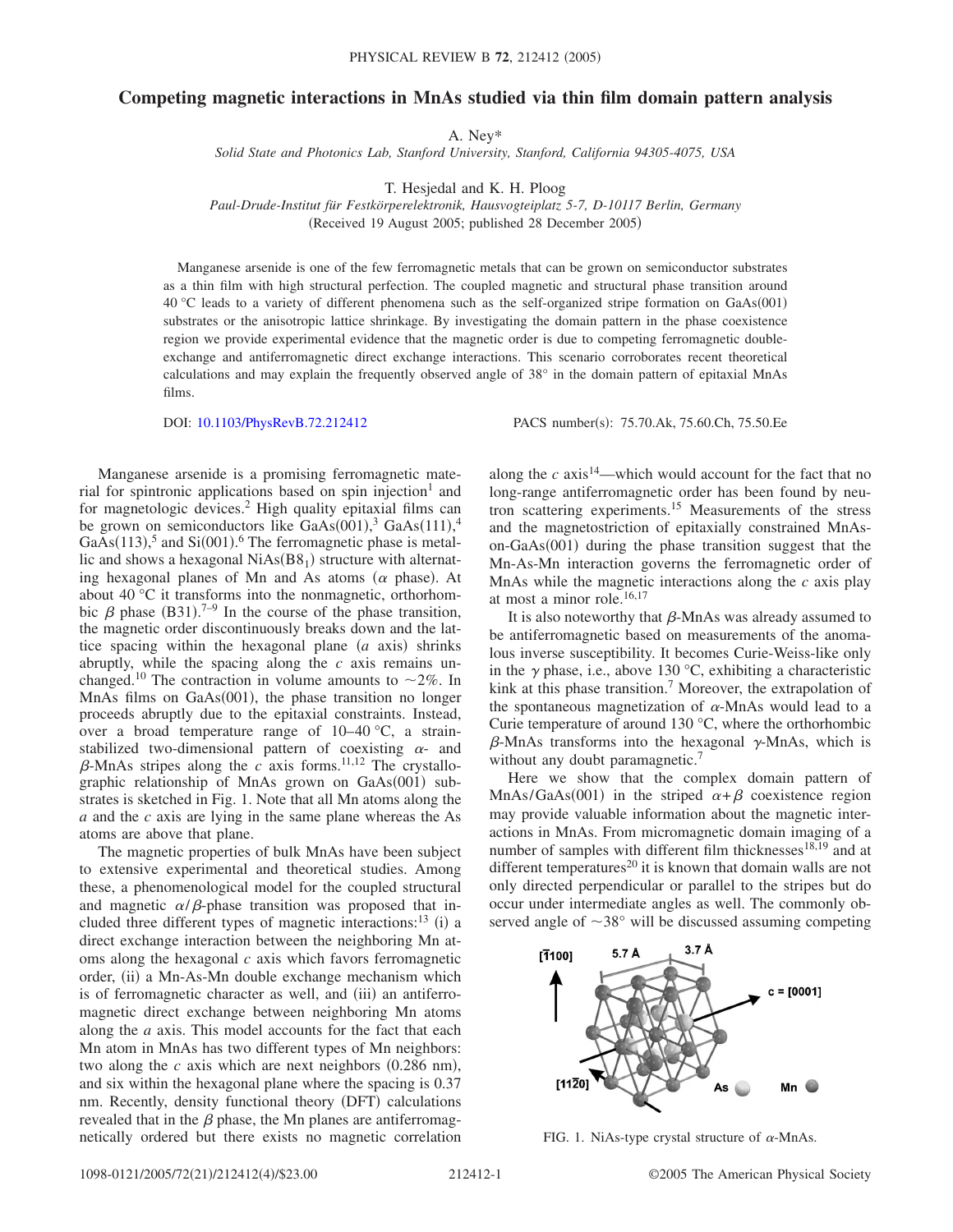

FIG. 2. MFM images of a 180-nm-thick MnAs layer on GaAs(001) in the  $\alpha + \beta$  phase coexistence region at different temperatures. The scan size is  $7 \times 7 \mu m^2$ .

anisotropic magnetic interactions, especially an intrinsic antiferromagnetic coupling along the *a* axis in MnAs that is overcome by the Mn-As-Mn interaction in the ferromagnetic  $\alpha$  phase.

The  $MnAs-on-GaAs(001)$  samples were grown by standard molecular beam epitaxy yielding MnAs(1100) GaAs(001) and  $MnAs[0001](c \lim_{\text{max}} \frac{N_{\text{max}}(100)}{100}$ .<sup>21</sup> The shape anisotropy leads to a situation where the in-plane *a* axis and the *c* axis are the magnetic easy and hardest direction, respectively. The magnetic domains were imaged using temperature-dependent magnetic force microscopy (MFM). The MFM is sensitive to the component of the magnetic stray field which is oriented parallel to the tip axis. The ferromagnetic  $\alpha$  stripes exhibit a large variety of magnetic domains, and some have been discussed in recent publications. $22-24$  Figure 2 shows the evolving domain pattern while cooling down a 180 nm thick MnAs/ GaAs(001) film from the pure  $\beta$  phase (at 323 K) in zero field. Close to the pure  $\beta$  phase, the  $\alpha$  stripes are not yet contiguous (a). The nominal temperature of the MFM heat stage is 308 K. At around 296 K  $(b)$  the magnetic domains exhibit walls parallel to the stripes, i.e., the individual stripes have domains across their width. Another interesting domain geometry is also visible: the onset of domain walls which are not directed parallel or perpendicular to the stripes. At 292 K (c) the domain pattern typically shows only very few inclined domain walls and zig-zag-shaped domain patterns start to show up (the stripe forms domains along its length but not its width anymore) and finally they dominate the pattern at 286 K (d). These other types of domain patterns are discussed in greater detail in Ref. 22. Obviously, the occurrence of the tilted domain walls is restricted to a limited temperature interval below the  $\alpha$ - $\beta$  phase transition temperature. Furthermore, the occurrence of tilted domain walls is restricted to an interval of film thicknesses where the lower bound is given by the onset of dipolar coupling between the stripes and the upper bound by the formation of closure domains in depth. As the  $\alpha$ - $\beta$ -stripe period is a linear function



FIG. 3. MFM image of a 215-nm-thick MnAs layer on GaAs(001) in the  $\alpha + \beta$  phase coexistence region at 293 K. The scan size is  $7 \times 7 \mu m^2$ .

of film thickness, the dipolar forces between the  $\alpha$  stripes start to dominate the magnetic interaction for film thicknesses around 60 nm. This has recently been investigated by ferromagnetic resonance.<sup>25</sup> For example, in Fig. 2(d) a weak inter-stripe correlation of the zig-zag-shaped domain pattern is already visible. To illustrate the upper limit of the film thickness, Fig. 3 shows a 215-nm-thick MnAs film at 293 K where a large number of inclined domain wall is visible which coexist with E-shaped or comb-like domain patterns. These domain patterns indicate that the individual stripes start to form a domain pattern in depth.24 In case of even thicker MnAs films, i.e., a larger  $\alpha$ - $\beta$ -stripe period and thus wider ferromagnetic stripes, the stripe minimizes its magnetic energy by forming zig-zag-shaped domain walls at angle of  $45^{\circ}$ .  $26$ 

A closer inspection of a large variety of films of different thicknesses from 60 to 220 nm at different temperatures close to the phase transition reveals that a significant number (e.g., 0.3 per  $\mu$ m<sup>2</sup> at 36.5 °C for a 120-nm-thick film) of these tilted domain boundaries are directed under a fixed angle of  $\sim 38(1)$ <sup>o</sup> to the *a* axis (the stripe width). This typical angle is indicated in Fig. 3 depicting a 215-nm-thick MnAs/GaAs(001) film at 293 K. In some cases, deviations from the 38° tilt angle are due to closure domains at the stripe edges, i.e., a combination of domain walls along the *c* axis and 38° domain walls (cf. circle in Fig. 3). Having investigated a large number of MnAs films that are all showing inclined 38° domain walls, we can exclude that the observed angle is neither due to the special stripe geometry nor due to the formation of closure domains. In addition we want to point out that 38° domain walls are also visible in MnAs films grown on GaAs $(113)$ A as revealed by MFM,<sup>18</sup> however, this special geometry has not been discussed in detail so far.

The characteristic geometry of the inclined domain wall angle may provide a deeper insight into the different exchange mechanisms responsible for the ferromagnetic order of MnAs. Following the early phenomenological work, $^{13}$  we have to account for three different types of interaction for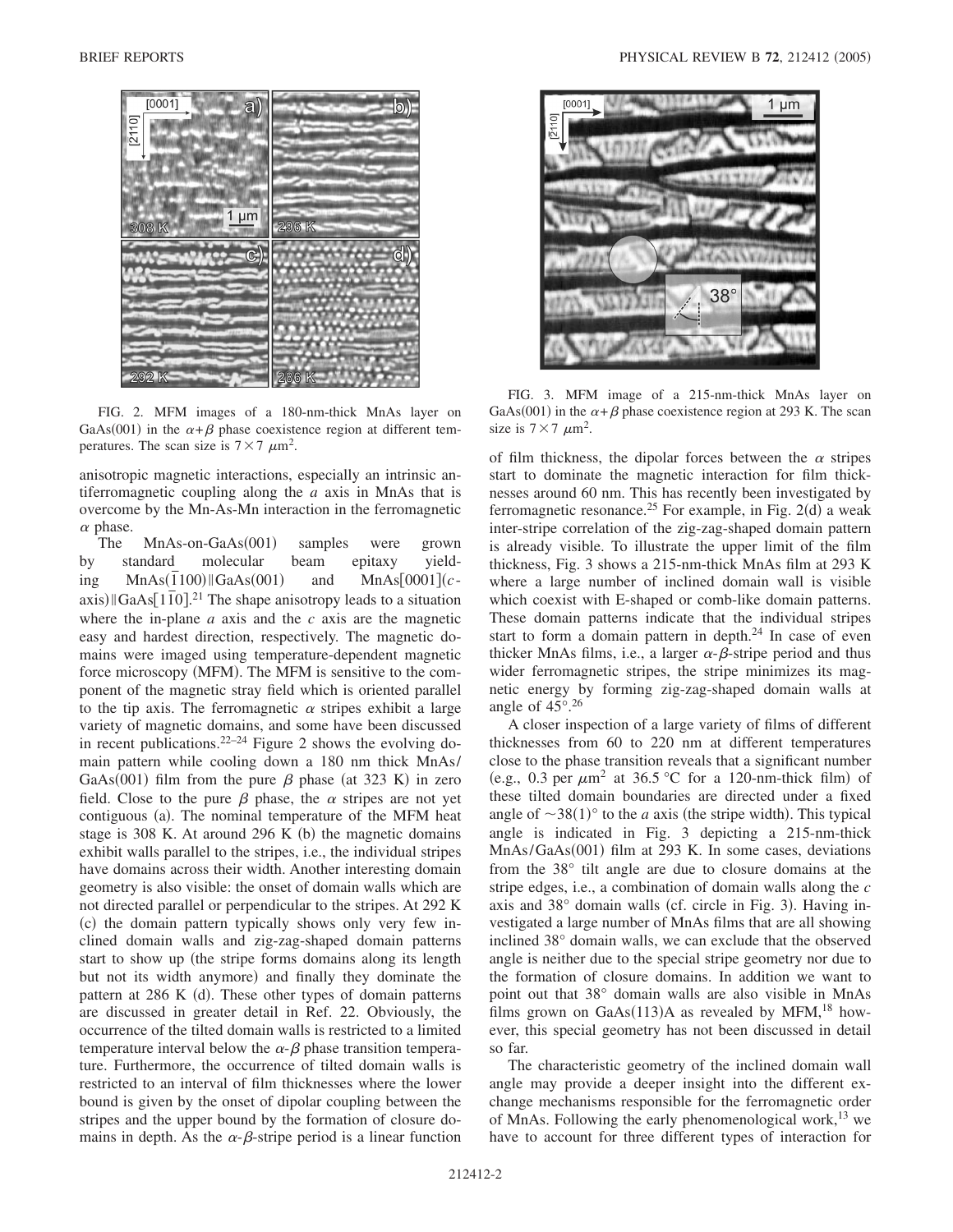

FIG. 4. Sketch of the MnAs film plane and the nucleation of the domain wall (see text). As atoms are situated either above or below the Mn plane. An As vacancy can nucleate a domain wall running along the Mn-As-Mn bond direction which is oriented under 38.7°. Note that the sketch only illustrates one quadrant, however, equivalent scenarios hold for all four quadrants.

which we assume different temperature dependencies. The following discussion neglects the direct exchange interaction along the  $c$ -axis since measurements of stress<sup>16</sup> and magnetostriction<sup>17</sup> revealed that this interaction plays at most a minor role for the magnetic ordering. This is, however, surprising by itself since the Mn atoms along the *c* axis are next neighbors. We assume two competing magnetic interactions: (i) a direct antiferromagnetic (AFM) coupling of the moments of neighboring Mn atoms along the *a* axis, which is in agreement with recent theoretical calculations,  $14$  and (ii) the Mn-As-Mn double exchange mechanism.16 Obviously, in the  $\alpha$  phase, (ii) is dominating over (i) since MnAs is ferromagnetic. Further, we assume a stronger temperature dependency for (ii) compared to (i), which is reasonable based on the two different underlying mechanisms (direct versus indirect exchange). Close to the phase transition, the indirect ferromagnetic exchange gets weaker than the direct antiferromagnetic exchange so that the AFM interaction between the Mn atoms along the *a* axis dominates. The fact that the lattice shrinks only along the *a* axis at the phase transition was held as an indication that the magnetic moments of the Mn atoms along the *a* axis align mostly antiparallel so that the AFM interaction along the *a* axis is then dominant. This lattice shrinkage due to the change from parallel to mostly antiparallel alignment of the Mn atoms was termed "exchange striction" in Ref. 13.

According to the above discussion we assume that an antiparallel alignment of the magnetic moments of the Mn atoms along the *a* axis is favorable and thus an antiparallel alignment of the magnetic moments across the stripe width  $(a$  axis). This is in agreement with the recent calculations showing that  $\beta$ -MnAs energetically favors an antiferromagnetic ordering within the hexagonal Mn plane.<sup>14</sup> However, if the moments of the Mn atoms along the *a* axis are aligned antiparallel, the Mn-As-Mn interaction forces the neighboring Mn moments in the *subsequent* hexagonal plane into a parallel alignment (see Fig. 4). If the competing magnetic interactions are of comparable strength, which is the case close to the phase transition, a domain wall may be nucleated by an As vacancy as illustrated in Fig. 4. The vacancy locally enables the AFM interaction to turn the magnetic moments of the two bottom-left neighboring Mn moments along the *a* axis antiparallel to each other. The other As atoms then orient all magnetic moments of the Mn atoms on the right hand side of the vacancy parallel, thus forming a magnetic domain wall. Such a domain wall is then aligned along the Mn-As-Mn bond because of the dominant Mn-As-Mn exchange interaction. Thus, it would run from one Mn atom in a given hexagonal plane to a Mn atom in the subsequent plane which is shifted by one *a*-lattice length as sketched in Fig. 4 by the dashed line. Taking the lattice parameters *a* and *c*/ 2 one can calculate that such a domain wall should be oriented under an angle of 38.7°, which is the Mn-As-Mn bond angle. Recently, the observed inclined domain wall angle has been seen in micromagnetic simulations. Using a phenomenologically motivated exchange stiffness tensor, tilted domain wall angles were found in the remanent state. $26$  Note that the above scenario could be the underlying physical reason for the introduction of an anisotropic exchange tensor.

In order to prove that the Mn planes in MnAs are indeed antiferromagnetically coupled while there is no correlation along the *c* axis, further experiments are needed. The induced magnetic moment at the As site of  $-0.23\mu_B$  (antiparallel to the one of Mn), measured by neutron scattering at 293 K, $^{27}$  supports that a Mn-As-Mn exchange mechanism plays a dominant role in the magnetic ordering. However, it would be desirable to figure out whether the induced moment changes significantly by going from the  $\alpha$  to the  $\beta$  phase. To directly verify the antiparallel character of the Mn-Mn bond along the *a* axis it may be a viable way to perform angularand temperature-dependent magnetic extended x-ray absorption fine structure (MEXAFS) measurements, which measure the spin-dependent local pair correlation function sitespecifically. Alternatively, measurements of the x-ray magnetic linear dichroism (XMLD) on single crystal MnAs samples would demonstrate if there is a magnetically ordered axis along the  $a$  axis in the  $\beta$  phase. In that context it is worth noting that the early neutron diffraction measurements which ruled out long range antiferromagnetic ordering in the  $\beta$  phase were performed on polycrystalline MnAs.<sup>15</sup>

In conclusion, the tilted domain boundaries of MnAs/ GaAs(001) observed with MFM are frequently oriented under an angle of 38° with respect to the *a* axis, i.e., the stripe width. This type of domain wall is seen in films of different thicknesses. These findings are well explained by the phenomenological model of Ref. 13, assuming an AFM interaction between Mn atoms along the *a* axis which is overruled by a ferromagnetic Mn-As-Mn double exchange mechanism. They corroborate recent DFT calculations showing that  $\beta$ -MnAs is likely to be an uncorrelated antiferromagnet.<sup>14</sup> The shrinkage of the lattice along the *a* axis during the phase transition accordingly is well explained by "exchange striction."

The authors want to thank C. Herrmann and L. Däweritz for providing the MnAs/GaAs(001) samples and J. Mohanty for MFM measurements. A.N. gratefully acknowledges financial support from the Alexander von Humboldt Foundation.